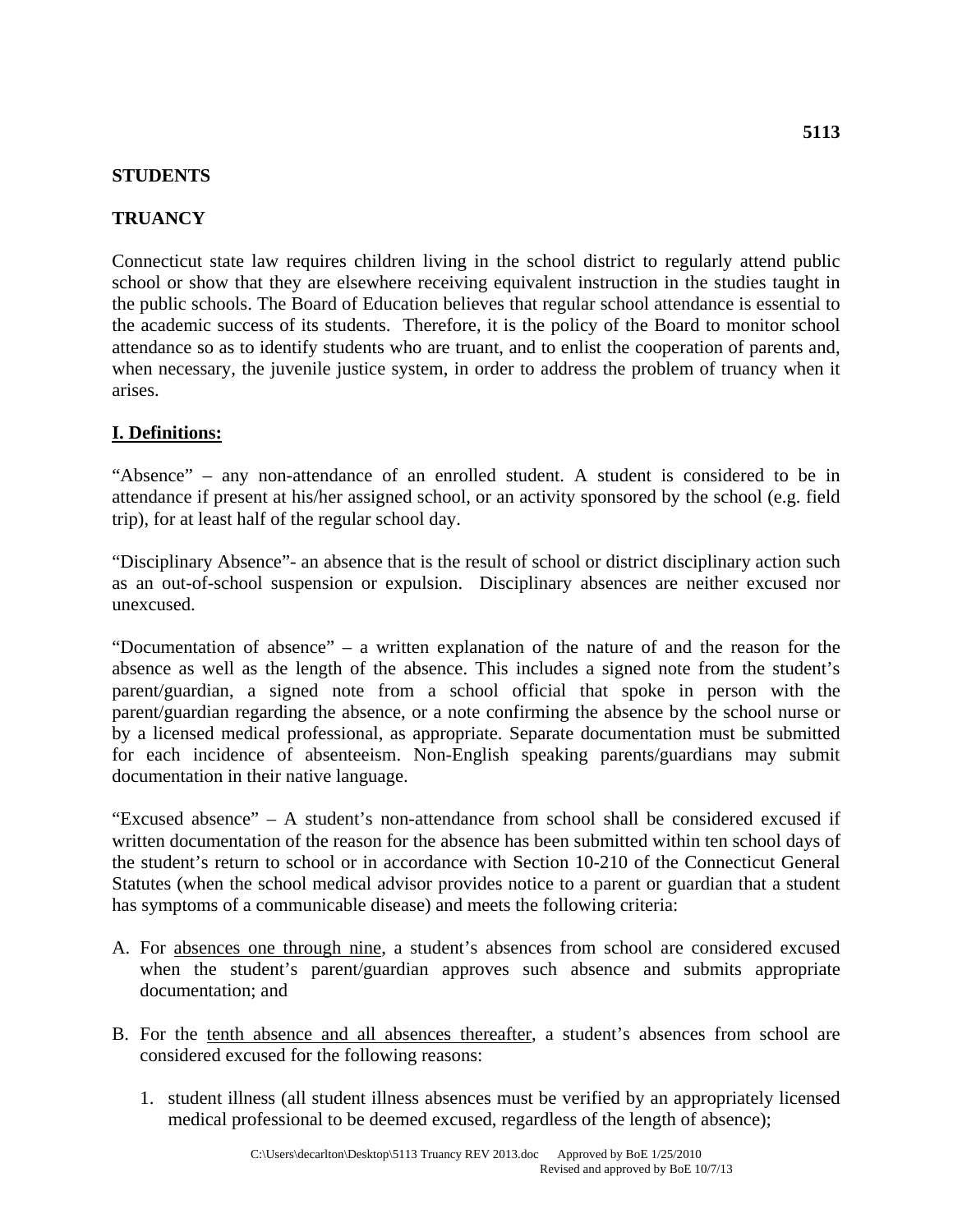- 2. student's observance of a religious holiday;
- 3. death in the student's family or other emergency beyond the control of the student's family;
- 4. mandated court appearances (additional documentation required);
- 5. the lack of transportation that is normally provided by a district other than the one the student attends (no parental documentation is required for this reason); or
- 6. extraordinary educational opportunities pre-approved by district administrators and in accordance with Connecticut State Department of Education guidance.

"Habitual truant" – a child age five to eighteen who is enrolled in a public or private school and has twenty (20) unexcused absences within a school year. Habitual truants may be subject to penalties established by city or town ordinances.

"Parent" -a parent, guardian or other person having control of an enrolled student.

"Truant student" – any enrolled student five to eighteen years of age, inclusive, who has four (4) unexcused absences from school in any one month or ten (10) unexcused absences from school in any school year.

"Unexcused absence" - Any absence that does not meet the criteria for an excused absence (including proper documentation) or a disciplinary absence.

#### **II. Notification:**

A. Annually, at the beginning of the school year, the parents of every student under the age of 18 will be notified in writing of their legal obligation to ensure that their child attends school. Parents of children enrolling during the school year will be similarly notified.

B. In the notification regarding compulsory attendance, parents will be requested to provide the school in which their child is enrolled with a telephone number or some other means of contacting them during the school day.

C. Parents will also be informed that it is their responsibility to contact the school office and provide proper documentation within 10 days of the absence if they want the absence to be excused.

D. Parents and guardians shall be notified when a student has reached 9 absences and reminded of the stricter rules that apply to further absences during the year.

#### **III. Monitoring attendance:**

A. Whenever a student in grade K-8 is absent from school on a regularly scheduled school day, school personnel or volunteers under the direction of the building principal shall make a reasonable effort to notify the parent of the student's absence. Notification shall be by telephone and by mail. The mailed notice shall include a warning that two unexcused absences from school in a month or five unexcused absences in a year may result in a complaint filed with the Superior Court that the child's family is a family with service needs.

B. The Superintendent of Schools may develop and implement regulations regarding the academic consequences for repeated absences from school. Parents will be notified in writing